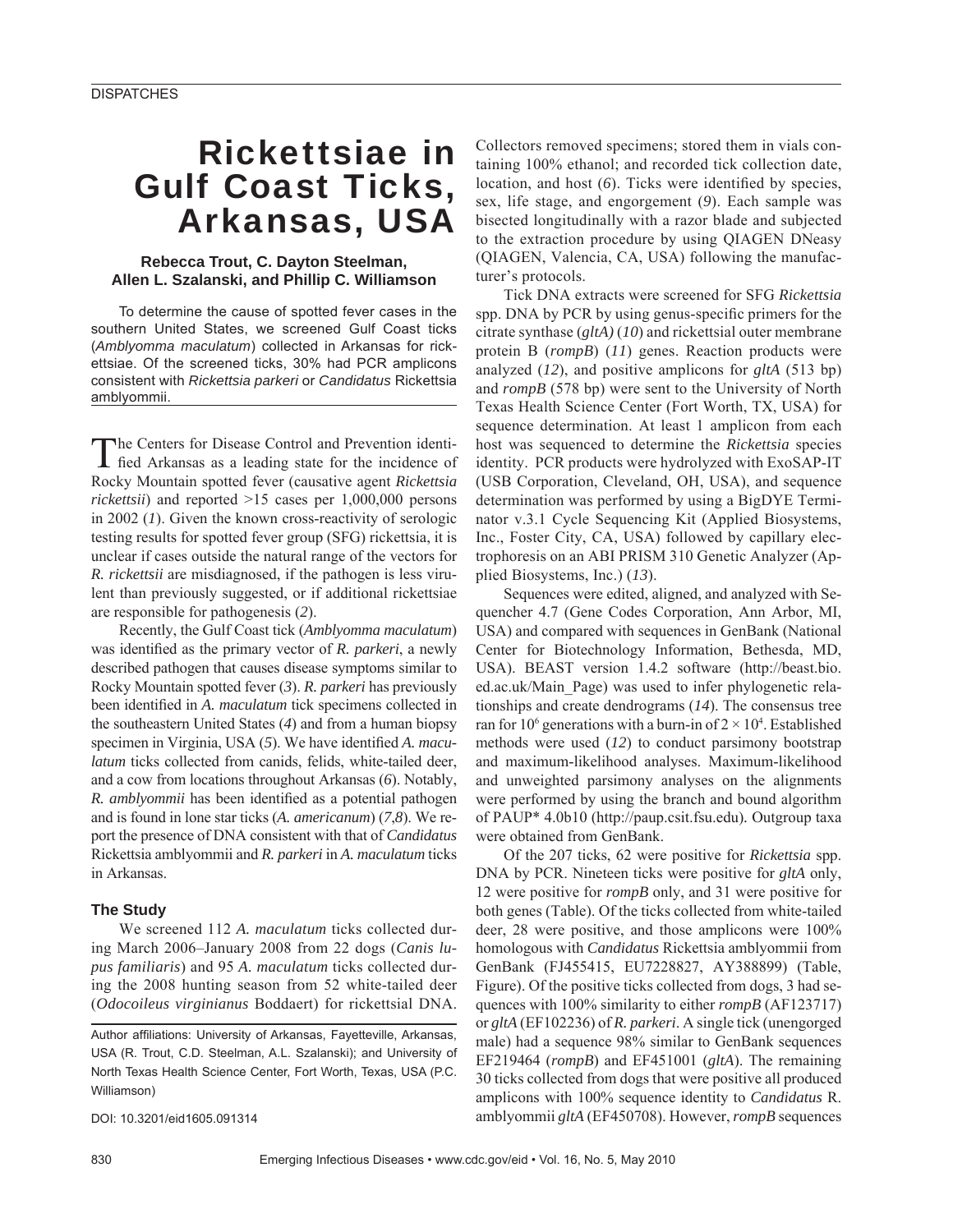#### Rickettsiae in Gulf Coast Ticks

| Source                       | No.<br>tested | No. (%)<br>positive | <b>Blood</b><br>meal | gltA<br>positive | rompB-positive groups |             |   |   | gltA- and rompB-positive groups |    |                |   |              |     |
|------------------------------|---------------|---------------------|----------------------|------------------|-----------------------|-------------|---|---|---------------------------------|----|----------------|---|--------------|-----|
|                              |               |                     |                      |                  | 2                     | 3           | 4 | 5 | 1                               | 2  | 3              | 4 | 6            | NS. |
| White-tailed deer            |               |                     |                      |                  |                       |             |   |   |                                 |    |                |   |              |     |
| Nymph                        | 8             | $\mathbf 0$         | Yes                  |                  |                       |             |   |   |                                 |    |                |   |              |     |
|                              |               |                     | No                   |                  |                       |             |   |   |                                 |    |                |   |              |     |
| Male                         | 46            | 15(33)              | Yes                  |                  |                       |             |   |   |                                 | 2  |                |   |              | 2   |
|                              |               |                     | No                   | 5                | 2                     |             |   |   |                                 | 4  |                |   |              |     |
| Female                       | 41            | 13(32)              | Yes                  | 2                | $\overline{2}$        |             |   |   |                                 |    |                |   |              |     |
|                              |               |                     | <b>No</b>            | 3                | 3                     |             |   |   |                                 | 3  |                |   |              |     |
| Total collected from deer    | 95            | 28 (29)             |                      | 10               | 7                     | $\mathbf 0$ | 0 | 0 | $\mathbf 0$                     | 9  | 0              | 0 | $\mathbf 0$  | 2   |
| Dogs                         |               |                     |                      |                  |                       |             |   |   |                                 |    |                |   |              |     |
| Nymph                        | 8             | 2(25)               | Yes                  |                  |                       |             |   |   |                                 |    |                |   |              |     |
|                              |               |                     | No                   |                  |                       |             |   |   |                                 |    |                |   |              |     |
| Male                         | 95            | 28 (29)             | Yes                  |                  |                       |             |   |   |                                 |    |                |   |              |     |
|                              |               |                     | No.                  | 8                | $\mathbf{1}$          | 1           | 1 |   |                                 | 8  | $\overline{2}$ | 3 | $\mathbf{1}$ |     |
| Female                       | 9             | 4(44)               | Yes                  |                  |                       |             |   |   |                                 |    |                |   |              |     |
|                              |               |                     | No                   |                  |                       |             |   |   | 3                               |    |                |   |              |     |
| Total collected from dogs    | 112           | 34 (30)             |                      | 9                | $\overline{2}$        | 1           |   |   | 3                               | 10 | 2              | 3 |              |     |
| <b>Total ticks collected</b> | 207           | 62 (30)             |                      | 19               | 9                     |             |   |   | 3                               | 19 | 2              | 3 |              | 3   |

Table. Gulf Coast ticks (*Amblyomma maculatum*) collected from white-tailed deer and dogs, Arkansas, USA, 2006–2008\*

(*rompB)* gene only, or both genes; *rompB* sequences fell within 6 sequence groups. Ticks were collected from canids during March 2006–January 2008 and from deer during the 2008 deer hunting season. NS, not sequenced.

generated from the same sample set demonstrated greater diversity (Table, Figure).

In total, 3 ticks collected from 3 different canine hosts produced sequences 100% identical to those of *R. parkeri rompB* (AF123717) and *gltA* (EF102236). *Candidatus* R. amblyommii sequences were identified in 29 ticks collected from 13 dogs and 25 ticks collected from 25 deer. The resulting Bayesian tree showed weak support (consistency index 0.792, tree length 159) (Figure). Neighbor-joining and maximum-likelihood trees supported the GenBank homologies.



Figure. Phylogenetic relationship of 6 rickettsial outer membrane protein B rickettsiae groups (578 bp) identified in Amblyomma *maculatum* ticks collected in Arkansas and similar rickettsiae identified from GenBank. The tree was constructed by using the maximum-likelihood and maximum-parsimony analysis in BEAST 9 (http://beast.bio.ed.ac.uk/Main\_Page) Numbers on lines are bootstrap support values >75 and numbers at nodes are posterior values. Scale bar indicates nucleotide substitutions per site.

#### **Conclusions**

We report the identification of SFG rickettsiae in A. *maculatum* ticks collected from Arkansas, specifically *R. parkeri, Candidatus* R. amblyommii, and an uncharacterized *Rickettsia* sp. sequence with high homology to GenBank sequence no. EF219464. Identification of these rickettsiae may be a public health concern given their recent association with cases of spotted fever (*4*,*7*,*8*). The risk for spotted fever transmission to humans is unknown but may be of concern to public health officials in Arkansas because of canid–human relationships and habitat fragmentation that has moved deer ranges closer to human habitation. Additional investigations of the distribution of *A. maculatum* ticks, the pathogenesis of Rocky Mountain spotted fever, and the ticks' relationship to human disease should be conducted.

#### **Acknowledgments**

We thank the personnel associated with the Arkansas Game and Fish Commission and Arkansas Veterinary Medical Association involved with collecting tick samples.

This research was supported in part by the University of Arkansas, Arkansas Agricultural Experiment Station.

Ms Trout is a PhD candidate in the Department of Entomology at the University of Arkansas. Her dissertation focuses on the spatial identification and genetic characterization of ticks and their relationship with *Borrelia* and *Rickettsia* species within Arkansas.